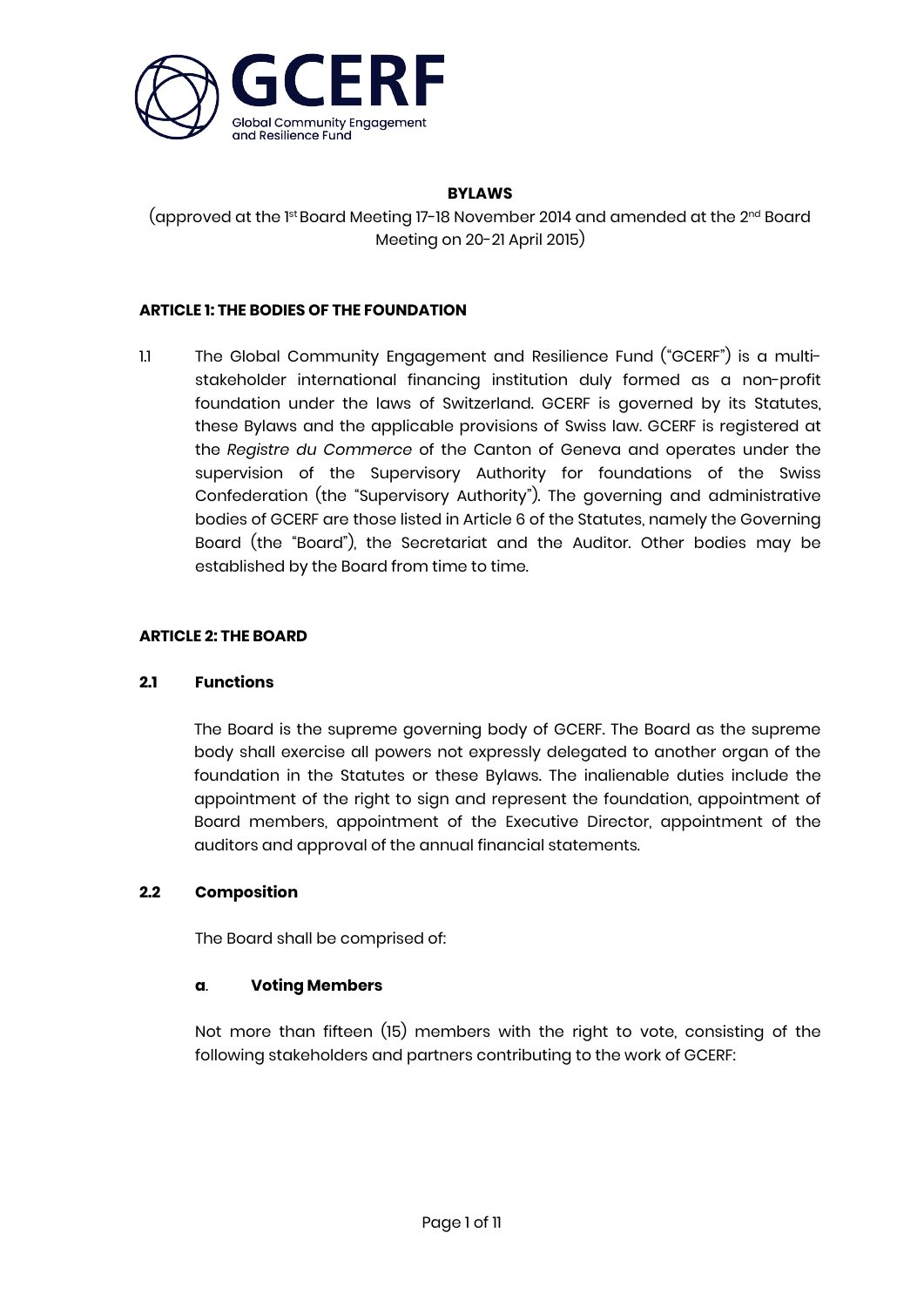- i. five (5) representing a country or countries eligible to receive funding (as determined by the Board) for activities funded by GCERF ("Beneficiary Countries"*)*";
- ii.  $five(5)$  representing a country or countries and/or international organizations providing financial and other contributions to GCERF;
- iii. one (1) representing civil society;
- iv. one (1) representing policy, think, and do tanks;
- v. one (1) representing the private sector;
- vi. one (1) representing foundations; and
- vii. one (1) who is a Swiss national and represents the host state of GCERF.

# **b. Non-voting Members**

Not more than three (3) members without the right to vote, consisting of the following:

- i. the independent Chair of the Board, who shall act in his or her personal capacity;
- ii. the Executive Director of GCERF; and
- iii. a representative of the Trustee, once appointed.

No Board Member, other than the Executive Director, shall be an employee of GCERF or a member of the immediate family or partner of such employee.

## **2.3 Alternates**

Each voting and non-voting Board Member (other than the Chair and the Executive Director) may be represented by an Alternate Board Member. Each such Alternate Board Member shall be entitled to act as a Board Member in accordance with these Bylaws.

<span id="page-1-0"></span><sup>&</sup>lt;sup>1</sup> These countries are referred to as "recipient countries" in the Statutes.



 $\overline{a}$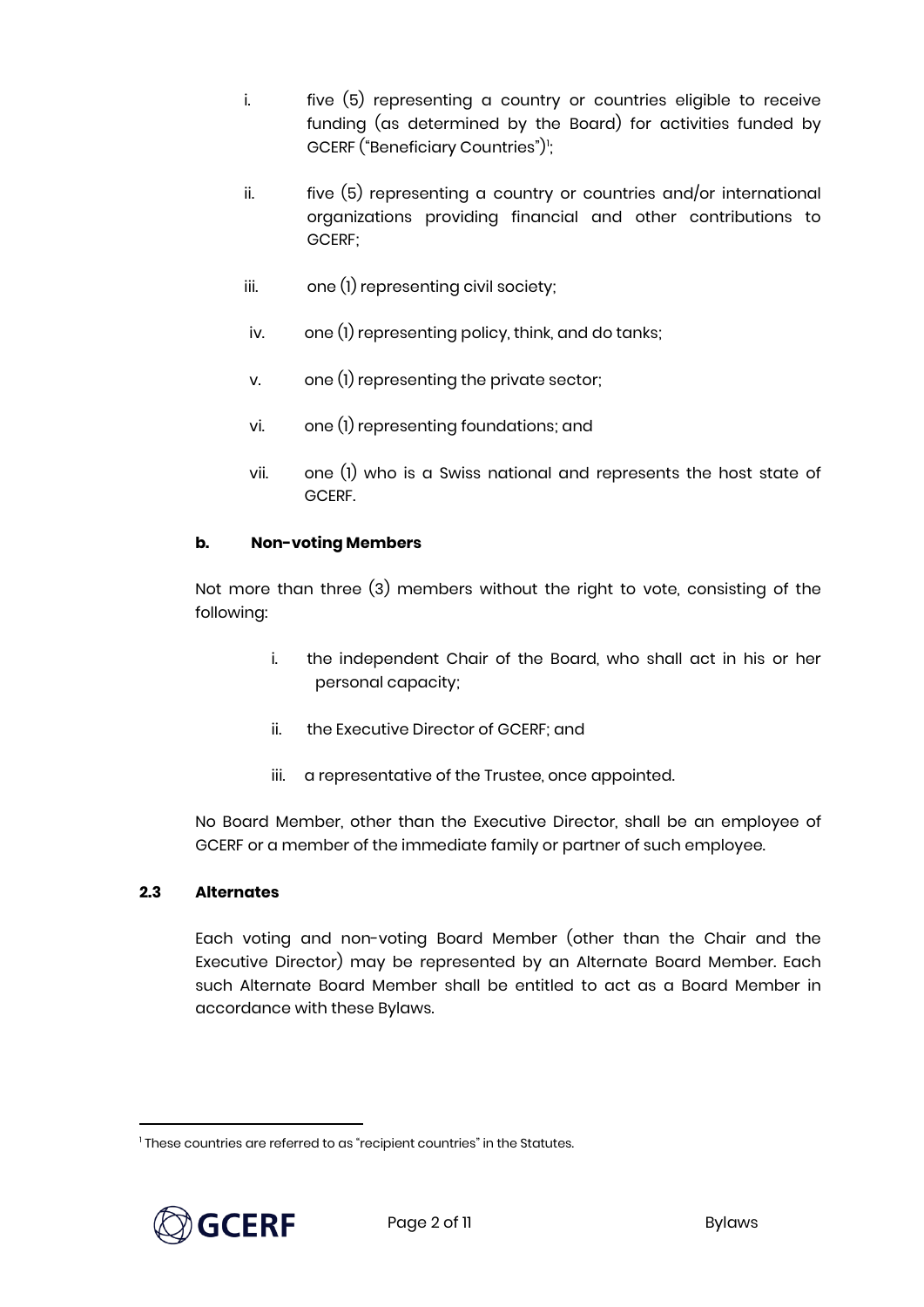## **2.4 Appointment of Board Members**

#### **a. Chair**

The process for selecting and appointing the Chair shall be conducted in accordance with Article 2.8 of these Bylaws.

# **b. Voting Board Members**

Each of the groups and/or organizations represented by voting Board members as described in Article 2.2.a (the "Constituencies", which may be comprised of one or more members) shall have its own open and transparent process to select its Board Member and Alternate Board Member. Constituencies are encouraged to share information about their processes with the Secretariat. Once a selection is made, a representative designated by the Constituency shall promptly notify the Chair and the Secretariat.

If the relevant Constituency fails to designate a Board Member the seat shall remain vacant until a candidate is selected.

# **2.5 Authority of Board Members**

Each Constituency shall ensure that its Board Member and Alternate Board Member possess the appropriate delegation of authority to speak and vote on behalf of the Constituency on matters before the Board.

## **2.6 Term**

Voting Board Members shall serve for three (3) years. The Constituencies may appoint their members for shorter periods within the three year term and may reappoint their Board Member if desired.

# **2.7 Vacancies**

A vacancy resulting from death, resignation, disqualification or other reason shall be filled in the same manner in which the original holder of that position was appointed or selected. Individuals selected or appointed to fill a vacant position shall hold such positions for the unexpired term of their predecessor.

## **2.8 Chair**

## **a. Appointment**

The Chair of GCERF is appointed by the Board.

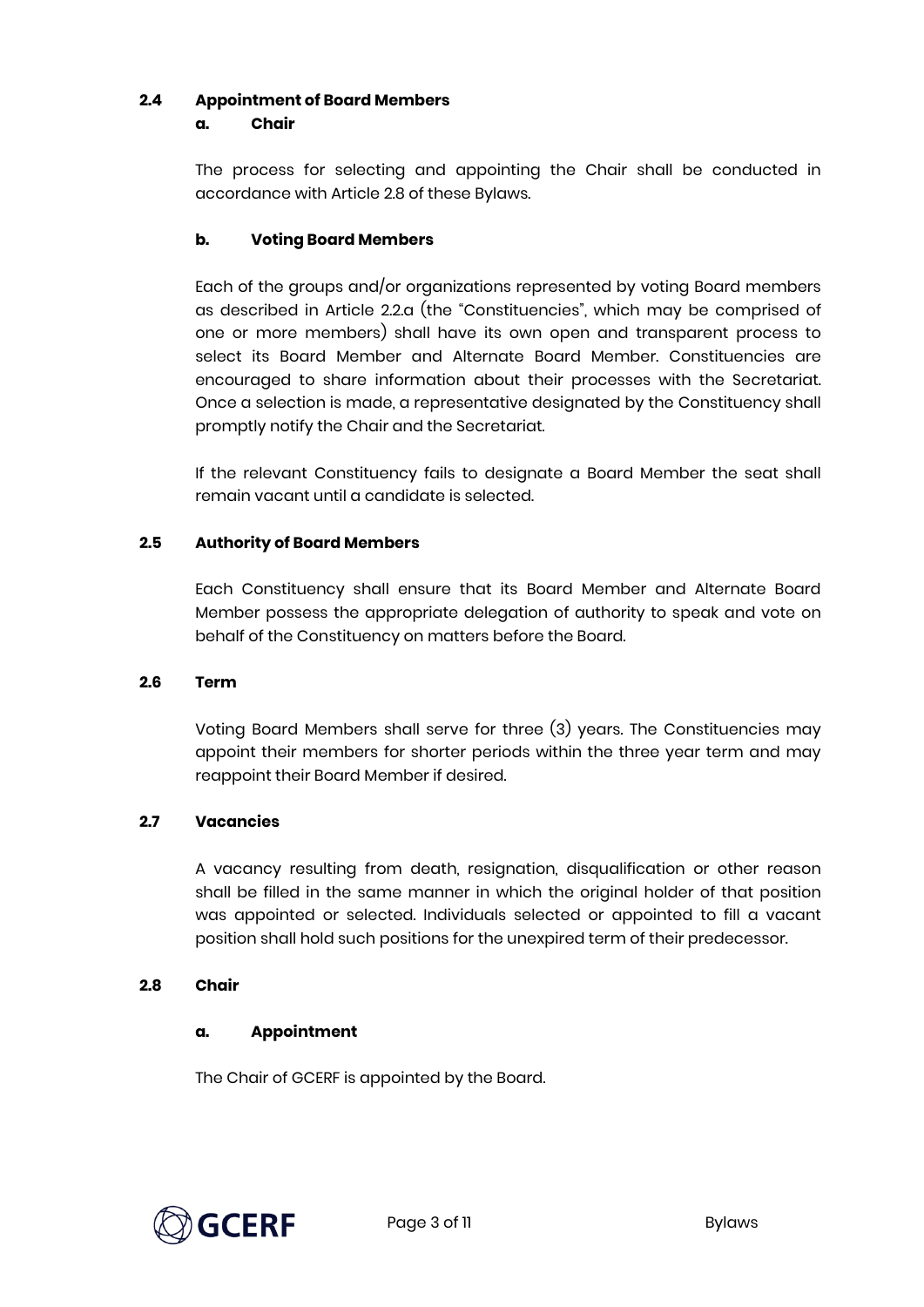# **b. Functions**

The Chair represents the Board and GCERF. The Chair shall be impartial and does not vote in Board decision. In cases where the Chair is selected from among the then-current Board members or Alternate Board members, such Constituency shall appoint a new Board member or Alternate Board member, as relevant, to fulfill the functions of the Board member for that Constituency. The responsibilities of the Chair include the following:

- i. representing GCERF and the Board in political and public fora;
- ii. supporting resource mobilization efforts;
- iii. convening and chairing meetings of the Board, and, where necessary, other GCERF meetings, including preparation of meeting agendas, facilitating agreement on decisions and monitoring their implementation;
- iv. facilitating the annual performance review by the Board of the Executive Director; and
- v. exercising other tasks as required to carry out the purposes of GCERF as determined by the Board.

# **c. Term**

The term of the Chair is for a period of up to three (3) years as determined by the Board. Extension of the term is subject to agreement by the Board following a performance review process.

# **2.9 Decision-Making**

# **a. Decisions at Meetings; Exception**

All decisions by the Board shall be taken at a meeting held in accordance with the provisions of these Bylaws (including notice and quorum), except in exceptional circumstances as determined by the Chair. In such circumstances, the Board may be requested to approve a decision by electronic means using a no objection procedure in *lieu* of a meeting. Board members shall be provided with sufficient background materials and proposed decision text in such requests. Board members shall be provided with no less than ten (10) calendar days to state an objection. Should an objection be received from any Board Member and is not retracted before the deadline for objections, the decision will not be considered approved.

# **b. Emergencies**

In the event that the Chair determines that the no objection procedure outlined in sub-paragraph a. above is insufficient to address an emergency constituting

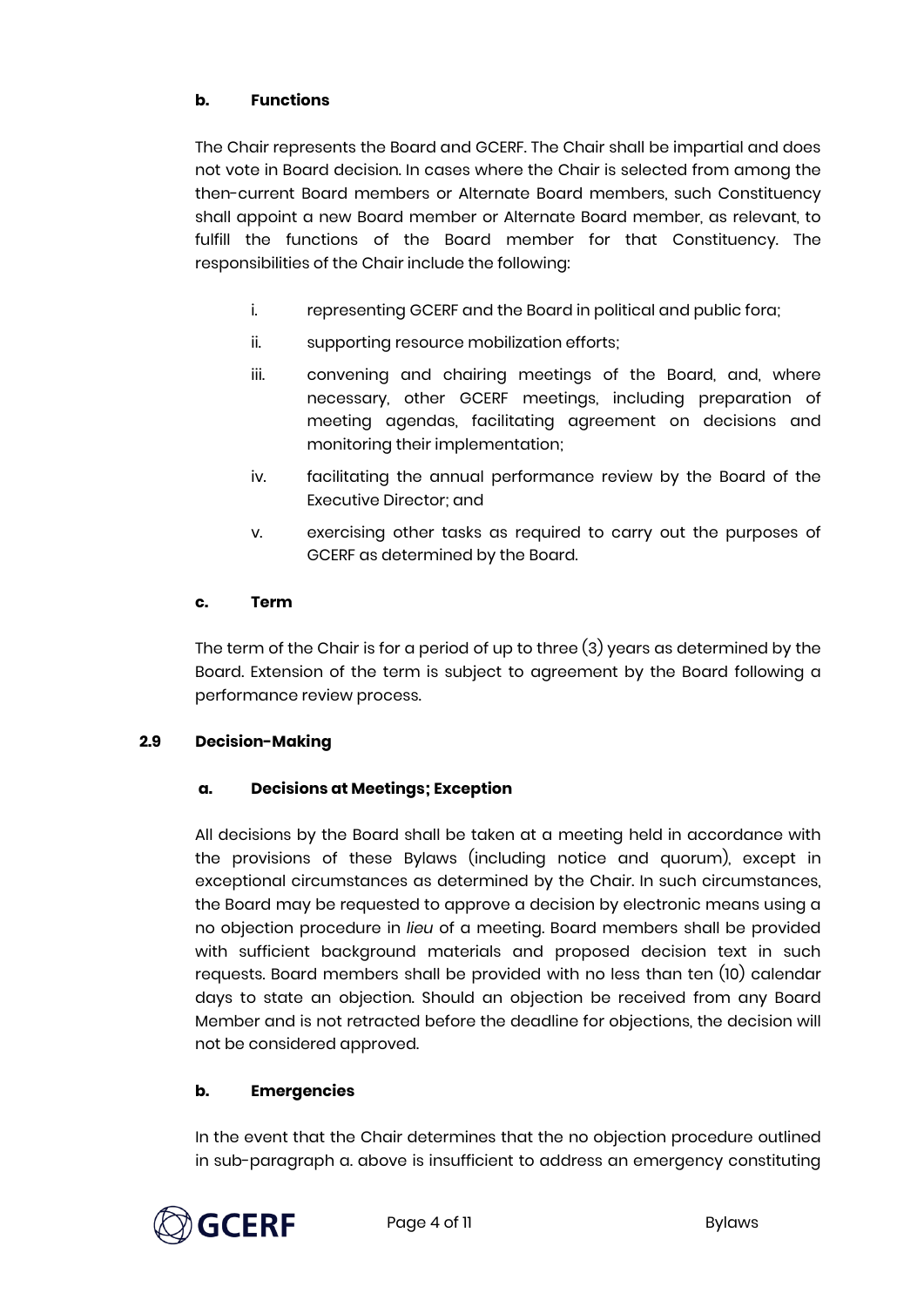a grave threat to the operations or reputation of the GCERF, the Chair and the Executive Director, acting together, may take action on behalf of the Board to address the emergency, provided that such action is reported to the Board as soon as possible.

# **2.10 Board Meetings**

## **a. Frequency**

The Board shall meet as needed as determined by the Board, but not less than twice a year.

# **b. Modes**

Board meetings may be held face-to-face, by video or audio-conference or any other electronic communication medium that allows a Board Member to follow and contribute to meeting discussions as they occur in real time. The Chair, after consulting the Executive Director, shall decide on the medium used for each meeting and may terminate a meeting if the medium does not permit clear communication between members.

# **c**. **Notice**

Notice of a face-to-face Board meeting shall be provided at least eight (8) weeks prior to the start of the meeting. Except in exceptional circumstances, as determined by the Chair, notice of Board meetings held by other modes shall be provided at least two (2) weeks prior to the start of the meeting. Notice of a faceto-face meeting shall include an indicative agenda for comment by Board Members. The Chair may call a meeting on shorter notice in exceptional circumstances.

# **d**. **Request for a Meeting**

A meeting of the Board shall be convened:

- i. within two (2) months of a written request to the Chair and Executive Director by one third of the Board membership, with an indication of the agenda for the meeting and a justification for requesting the meeting; and
- ii. within a reasonable amount of time, when a meeting is being called on an emergency basis, as determined by:
	- the Chair; or
	- in circumstances where the agenda item relates to the Chair and is the cause of the emergency, the Executive **Director**

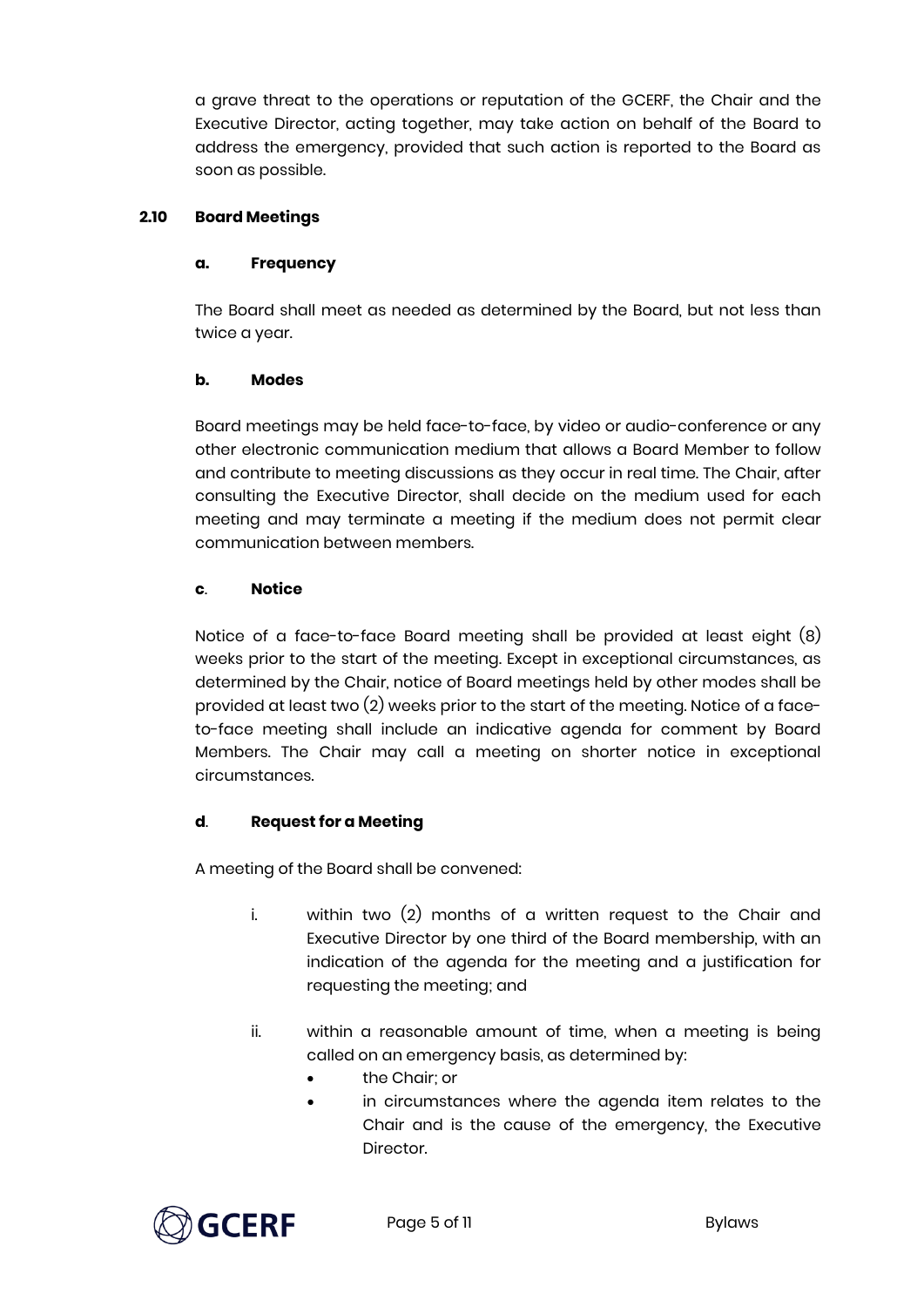# **e. Quorum**

The Board may only conduct business with a quorum of two thirds of Board Members with the right to vote.

# **f. Attendance**

# **i. Board Members and Alternate Board Members**

All representative Board Members and Alternate Board Members shall have a right to attend meetings of the Board. If, for any reason, the Board Member is not available to attend a Board meeting or part of a Board meeting, the Alternate Board Member shall serve in his or her stead. If, for any reason, the Alternate Board Member is not available to attend a Board meeting or part of a Board meeting in place of a Board Member, the Constituency may appoint a replacement Alternate Board Member to represent the constituency at that meeting.

# **ii. Transition**

In the event that a new Board Member or Alternate Board Member must permanently replace an incumbent, both the incoming and outgoing members may, with the written permission of the Chair, attend one meeting together in order to facilitate the transition of membership. Such arrangement shall be communicated to the Chair and the Secretariat as soon as the constituency is aware of such transition.

## **iii. Constituency Members**

Attendance of other Constituency members at face-to-face meetings may be permitted, up to the limits set by the Chair at any particular meeting.

## **iv. Observers and Presenters**

Observers to face-to-face Board meetings who are not a part of a Constituency may be permitted at the discretion of the Chair. Additional persons may be permitted to attend in order to make presentations, at the discretion of the Chair.

## **v. Secretariat**

The Executive Director, in consultation with the Chair, shall determine which Secretariat staff members may attend any particular meeting.

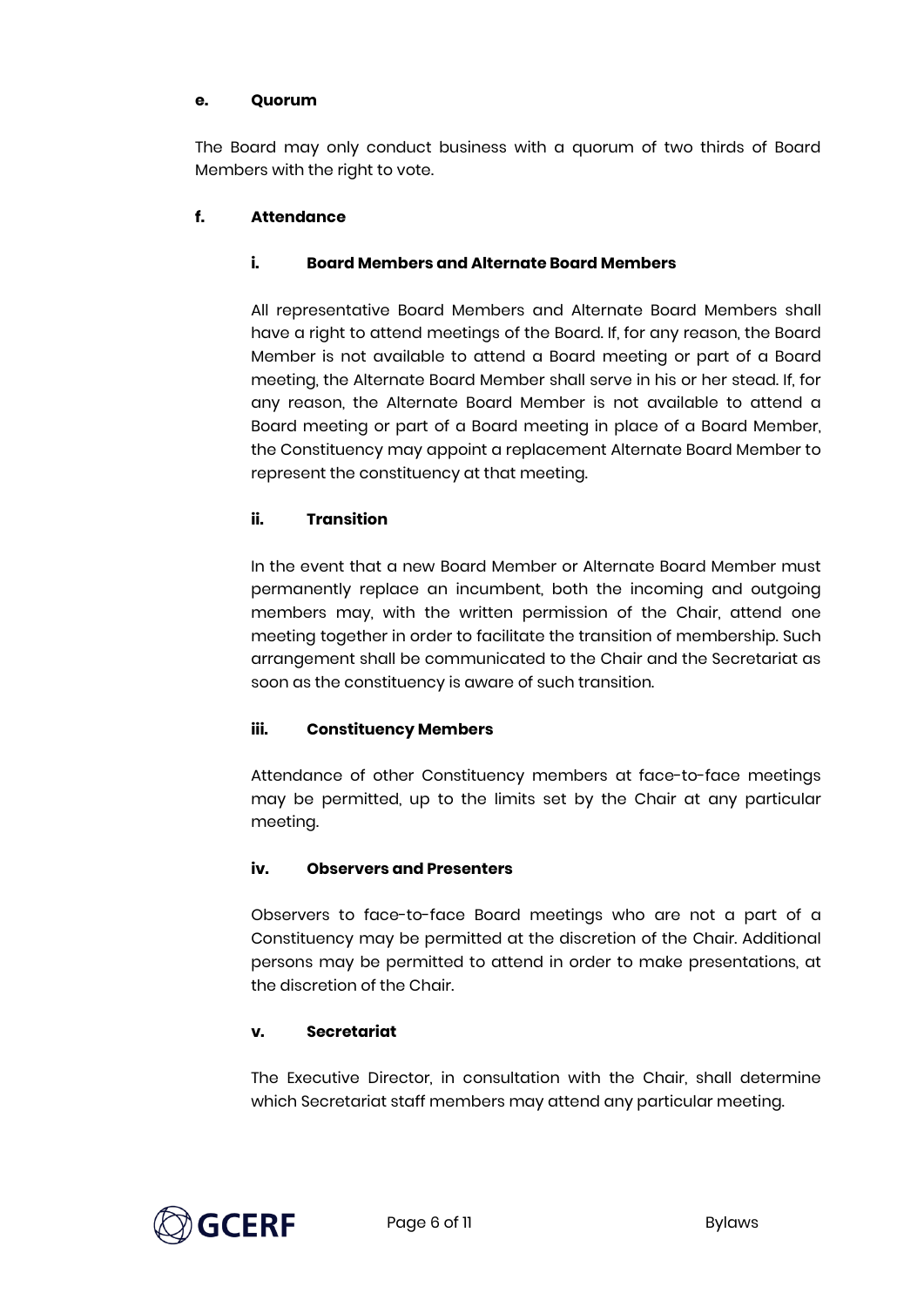# **g. Delivery of Meeting Materials**

The Secretariat shall distribute meeting materials to ensure receipt by Board Members at least two (2) weeks in advance of the start of the meeting. Meeting materials should contain the text of draft decisions proposed for Board consideration.

## **h. Funding**

The Secretariat may provide funding from the operating expenses budget approved by the Board for the attendance of Board Members and Alternate Board members representing a country or countries implementing activities funded by GCERF, upon request of the relevant member. Funding for the attendance of all other attendees shall be the responsibility of the Board Member (including Alternate Board Members) or his or her organization.

# **2.11 Board Meeting Conduct**

## **a. Chairing**

The Chair, or such other person with a written delegation of the Chair, shall chair all Board meetings.

# **b. Agenda**

Board meetings shall be conducted in accordance with the agenda approved by the Board, with the decisions as presented in the Board meeting materials. As circumstances require, the Chair may permit the discussion of a new or substantially amended decision proposed in meeting materials, provided sufficient notice is given by the proponent of the new or amended decision.

## **c. Transparency**

Except as provided in paragraph 2.11g below, all face-to-face meetings of the Board shall be held in open plenary. A report on each face-to-face Board meeting shall be made publicly available on GCERF's website as soon as possible following such meeting, for approval by the full Board at the subsequent face-toface meeting. Decisions made in meetings other than face-to-face meetings shall also be made transparently available to the Board.

## **d. Board Discussions**

Only the Board Member or another Constituency member designated by the Board Member may speak on any one agenda item during a meeting. Observers and other attendees may only speak as permitted by the Chair.

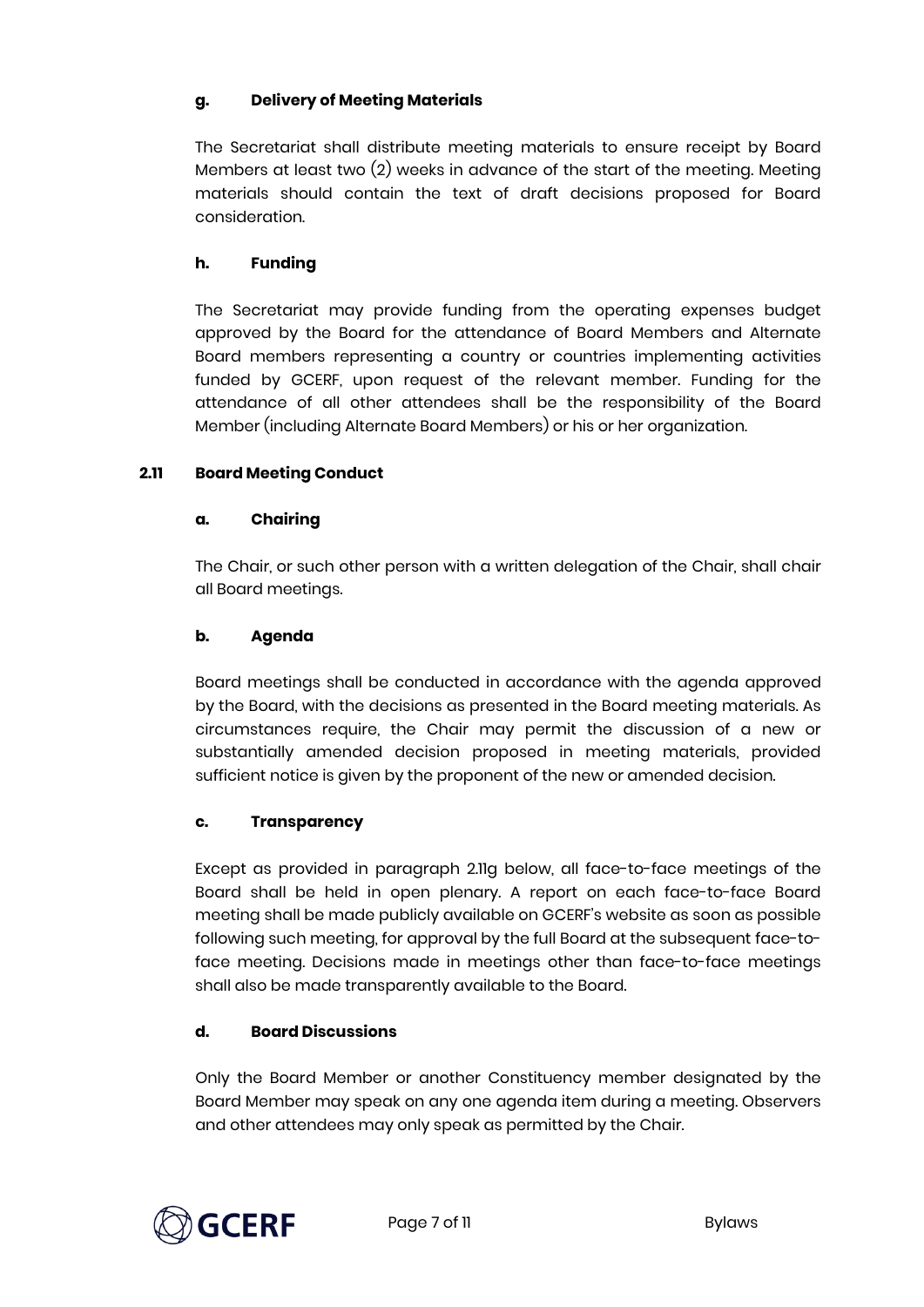# **e. Consensus**

The Chair shall use all practical efforts to achieve a consensus on all decisions such that:

- i. if the Chair believes there is a clear consensus, she or he may restate the decision and declare that the Board has reached consensus and a decision has been made, subject to an objection by a Board member;
- ii. the Chair may encourage amendments to proposed decision language that meet the concerns of all sides of the debate and/or consider the establishment of small working groups of interested Board members or their designees to negotiate a proposal to present to the Board for decision;
- iii. if the Chair believes that the option in ii. above will not lead to consensus, she or he may decide to defer the matter until a later meeting in the absence of a call for a vote; and
- iv. if all practical efforts have not led to consensus within the time allotted in the meeting agenda, the Chair, or any voting Board member, seconded by another voting Board Member, may call for a vote.

# **f. Voting**

In circumstances where a vote is taken, decisions require a positive vote from a majority of voting Board Members present to be approved. Decisions to amend the Statutes or these Bylaws require the consent of the Supervisory Authority.

# **g. Closed Sessions**

At the determination of the Chair, the Board may conduct business at a closed (executive) session where only the Chair and voting Board Members and Alternate Board Members, or their designees, may be present. The Board may provide for the participation by others as appropriate in the circumstances.

In exceptional circumstances, the Board may conduct business at a closed session without the Chair present. The outcomes of a closed session may be made public in open plenary, in the Chair's discretion.

# **h. Language**

All Board meetings shall be conducted in English. During face-to-face Board meetings, interpretation may be accommodated, upon request to the Chair,

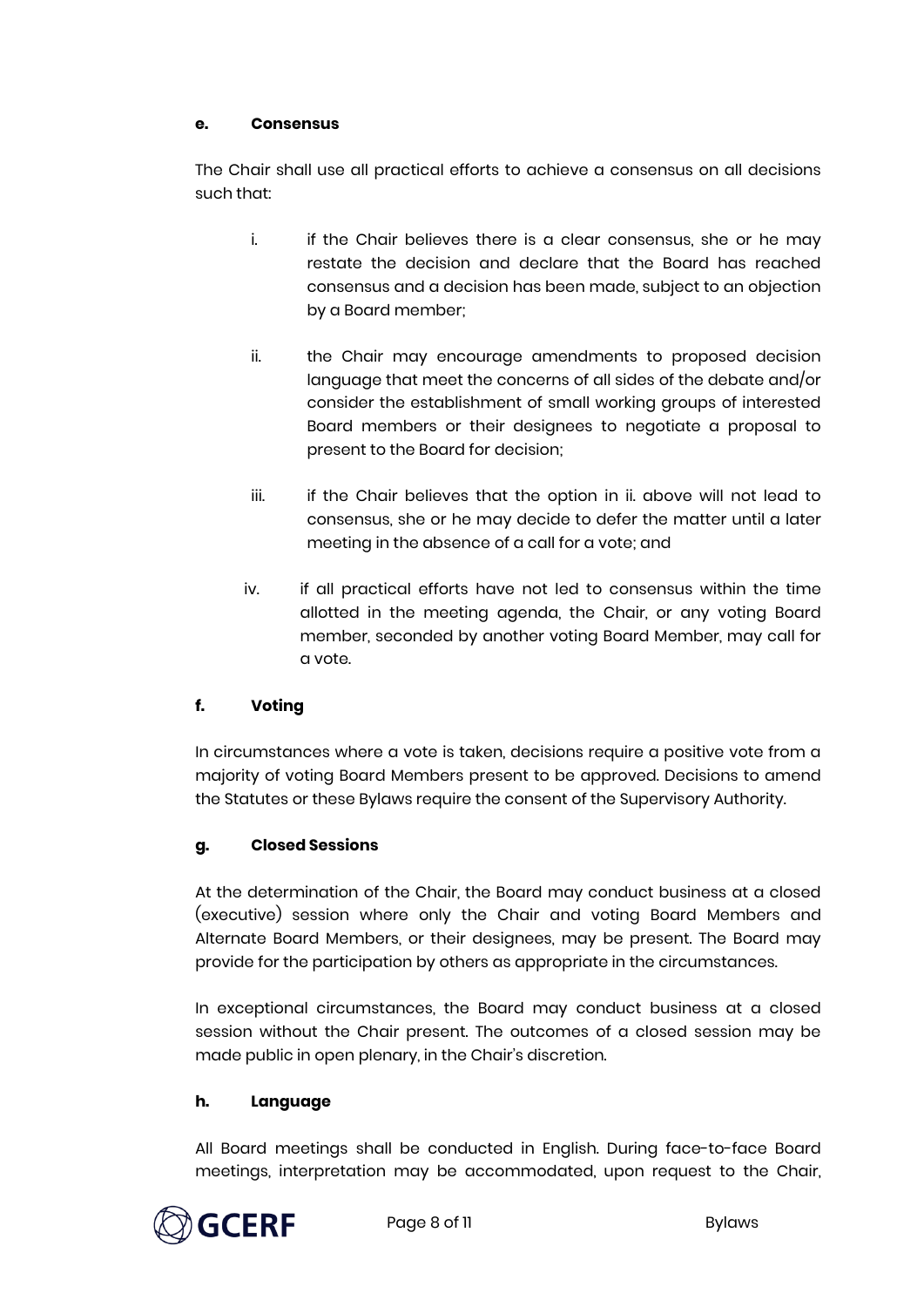who shall make a determination, in consultation with the Executive Director, taking into account the budgetary implications.

## **2.12 Sub-Committees, Working Groups and Task Teams**

The Board may establish sub-committees of the Board, working groups and task teams as it deems appropriate to carry on the work of the Board, pursuant to terms of reference approved by the Board that include the process for appointment of members and the sub-committee's authority.

**2.13** The Board shall conduct a self-assessment of its functioning on a biennial basis.

# **ARTICLE 3: SECRETARIAT**

The Secretariat, headed by the Executive Director, shall be responsible for the day-today management of GCERF, including facilitating the participation and contribution of GCERF stakeholders and sustaining its unique public-private character.

# **3.1 Functions of the Secretariat**

In carrying out the responsibility set out in the preceding sentence, the main functions of the Secretariat are to:

- coordinate with GCERF stakeholders and individuals;
- execute the decisions of the Board and communicate Board decisions to stakeholders;
- supervise the expenses in relation to the operating expenses budget approved by the Board and keep the accounts of GCERF and submit them to the auditors for the annual audit;
- provide the Board with all necessary and appropriate information to carry out its responsibilities, including preparing issue papers and operational strategies for Board consideration;
- support the work of any advisory bodies, sub-committees or task teams established by the Board;
- commission and supervise contracted work;
- support the Board in advocacy and fundraising;
- incorporating lessons learned and experience into GCERF operations; and
- accomplish all other tasks and functions as lawfully assigned to it by the Board from time to time.

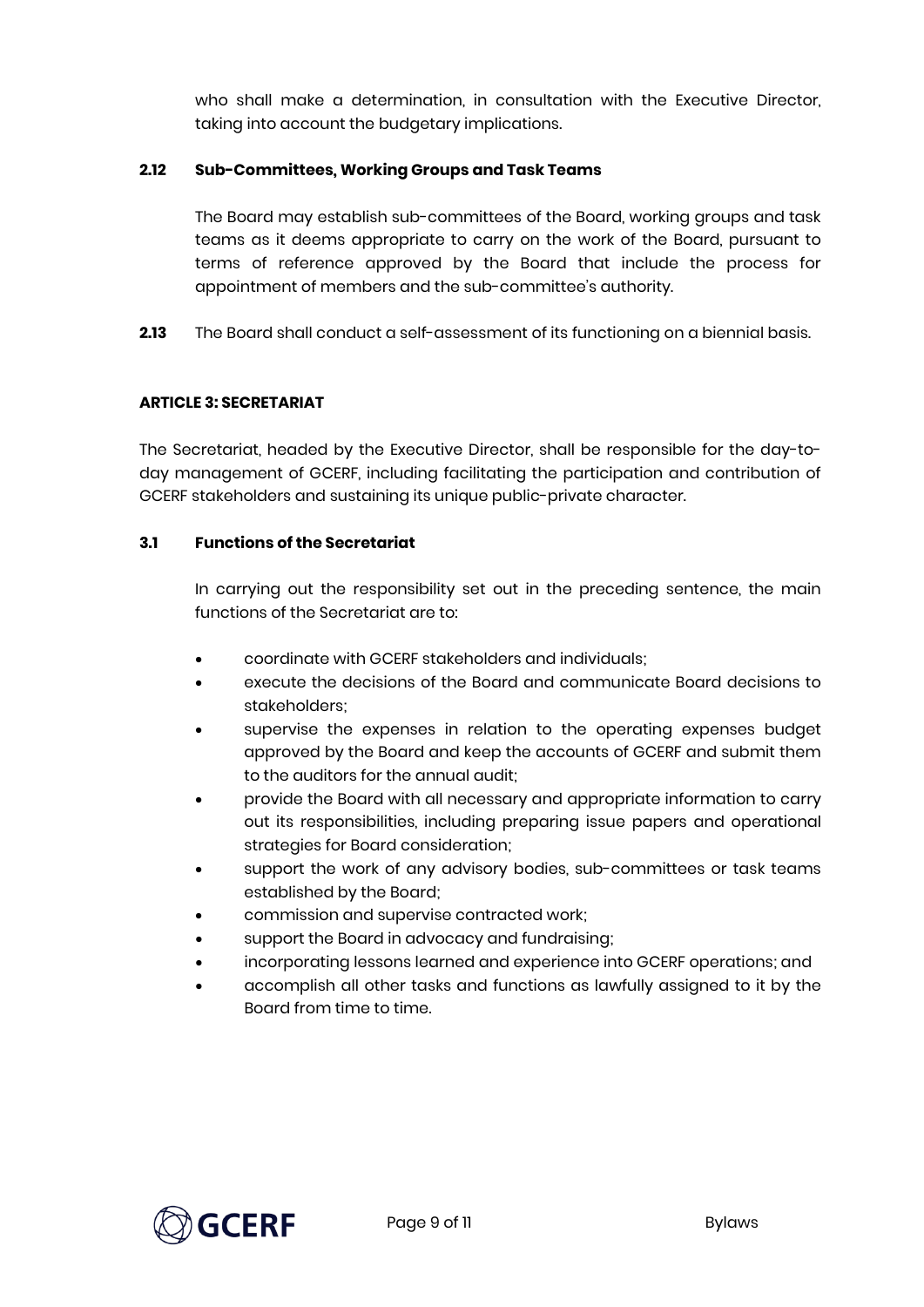## **3.2 Executive Director**

#### **a. Appointment**

The Board appoints the Executive Director using an open competitive process based on merit, in a non-political manner.

## **b. Term**

The Executive Director may be appointed to serve a term of up to four years, renewable once.

#### **c**. **Functions**

The Executive Director is the head of GCERF Secretariat and selects and manages Secretariat staff under human resources, financial and other policies and procedures approved by the Board. S/he shall present in a timely way a budget for Board approval on an annual basis. The performance of the Executive Director shall be reviewed by the Board annually.

## **ARTICLE 4: AUDITOR**

#### **4.1 Appointment**

Pursuant to Article 11 of the Statutes, the Board shall appoint a company of international importance as the external independent auditor of GCERF, according to relevant legal provisions.

## **4.2 Function**

The auditor shall examine GCERF's accounts on an annual basis. The auditor shall provide the Board with a written report on the balance sheet, the accounts and on audit procedures carried out.

## **ARTICLE 5: ETHICS AND CONFLICT OF INTEREST**

All members of the Board and the Secretariat will be subject to a policy on ethics and conflict of interest, to be developed by the Secretariat and approved by the Board.

#### **ARTICLE 6: ADMINISTRATIVE PROVISIONS**

#### **6.1 Books and Records**

GCERF shall keep at its principal or registered office copies of its current Statutes and Bylaws; correct and adequate records of accounts and finances; minutes of